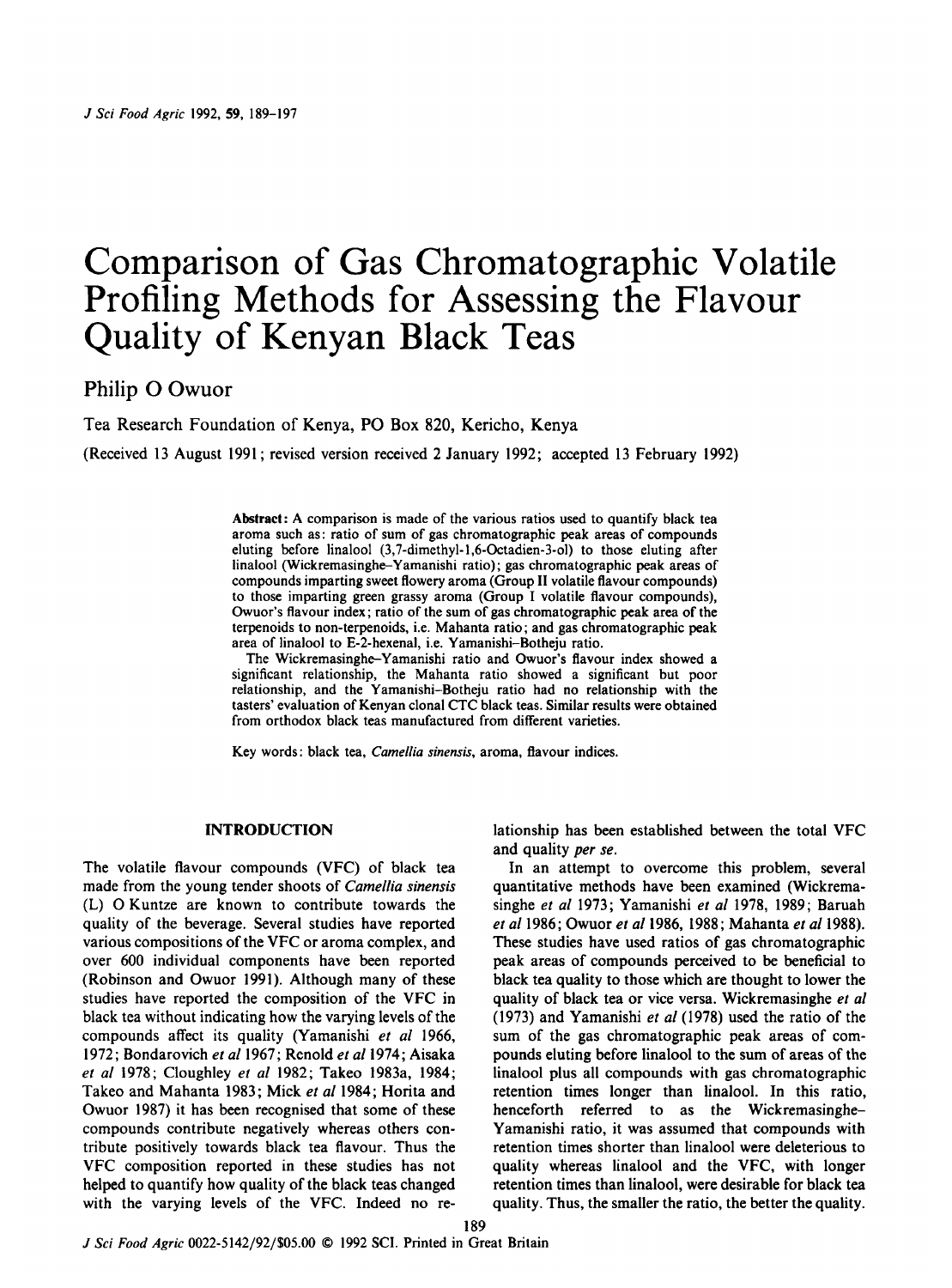Later, the **Wickremasinghe-Yamanishi** ratio was improved by first classifying the compounds using the odour characteristics of the individual VFC reported in the literature (Owuor et al 1986 and references therein). Where smell characteristics of the compounds were not available in the literature, the Wickremasinghe et al (1973) and Yamanishi et al (1978) classification above was used. The compounds imparting green grassy smell to black tea were classified as Group I VFC while those with desirable sweet flowery aroma were classified as Group **I1** VFC. A ratio of the desirable to undesirable VFC, worked as Group II/Group I VFC (henceforth referred to as Owuor's Flavour Index (FI)), was then developed (Owuor et al 1986, 1988). FI measures directly and linearly the aroma quality, thus the larger the ratio the better the aroma quality. Again linalool oxides (cis **(cis-2-methyl-2-vinyI-5-hydroxy** isopropyl tetrafuran) and trans **(trans-2-methyl-2-vinyl-5-hydroxy** isopropyl tetrafuran) furanoid) and benzaldehyde, which have desirable aroma (Yamanishi et al 1968), were classified into the correct group. Apart from these compounds, the rest of the classification of the compounds remained the same as those of Wickremasinghe et al (1973) and Yamanishi *et a1* (1978).

At the same time a group of flavour chemists working at Tocklai in India also developed a ratio based on the sum of gas chromatographic peak areas of terpenoids to non-terpenoids (Baruah et al 1986; Mahanta et al 1988). In this ratio, henceforth called the Mahanta ratio, the terpenoids were assumed to be desirable while the nonterpenoids were classified as undesirable to tea quality.

Recently, Yamanishi et al (1989) developed another ratio based on gas chromatographic peak areas of linalool and E-2-hexenal, which ignored all the other VFC. This ratio (the Yamanishi-Botheju ratio) was shown to have a relationship with prices at the auction of some Sri Lankan orthodox black teas.

The ratios developed seem to have some unique attributes. In this study a comparison is made of the relationship between the ratios and sensory evaluation scores of Kenyan clonal CTC black teas and orthodox black teas from different varieties. It is hoped that such an assessment may lead to a realisation of the need for identification of a more reliable index for use in black tea aroma research and quality classification.

### **EXPERIMENTAL**

#### **Plucking and manufacturing**

# (a) CTC manufacture

The clonal tea used in this study (clones 6/8 and TN 14-3) were obtained from the clonal plots of tea-growing companies in Kenya and the clonal field trials (CFT) of the Tea Research Foundation of Kenya (Timbilil Estate).

The materials were derived from different geographical zones at altitudes of between 1969 and 2260m above mean sea level. All the teas were obtained within a radius of about 300 km.

The plucking standard conformed to normal practice, ie about 90% good leaf comprising mostly two leaves and a bud and a small amount of three leaves and a bud. Samples (1200 g) of the teas were withered for 16 to 20 h until they had 28 to 30% of their original weight.

Manufacturing was done at the Research Foundation of Kenya's factory three times within 3 months for every clone and for all locations. The leaves were manufactured in triplicate by a miniature 'crush, tear and curl' (CTC) method (Owuor et al 1989). All the teas were manufactured between 07.00 and 11.00 local time, so that, apart from minimal temperature differences within this period, all manufacturing conditions were similar. The marginal differences in fermentation rates due to changes in temperature during this period were overcome by randomisation. The manufactured teas were subjected to analysis and tasting without sorting.

#### *(6)* Orthodox manufacture

Clones 31/8, 31/11, **S15/10** and 6/8 and seedling stock St 18 from Camellia sinensis var assamica, clone 14/ **1** and seedling China tea from variety sinensis and clones 301 /4,301/5 and 301/6 from variety assamica lasiocalyx (Shan tea) were manufactured by miniature orthodox method as outlined earlier (Owuor et al 1989). The young tender shoots of the plants were obtained from different CFTs at Timbilil Estate. Plucking standard was similar to that used in the CTC manufacture, but withering was done until the shoots had lost 35-40% of the original weight.

#### **Analysis of the volatile flavour compounds (VFC)**

Simultaneous steam distillation extraction (SDE, water/ diethylether) was used to extract the VFC (Likens and Nickerson 1964) as outlined earlier (Owuor et al 1986) using cumene or ethyl decanoate as an internal standard.

The dried (anhydrous  $Na<sub>2</sub>SO<sub>4</sub>$ ) ether mixture was concentrated to about 100  $\mu$ l and the concentrate was subjected to gas chromatography (GC) and gas chromatography-mass spectrometry (GC-MS) analysis under the conditions of Baruah et al (1986). GC was done on a Shimidzu model GC-7A gas chromatograph or Varian 3300 GC equipped with flame ionisation detector, while GC-MS was done on a Hitachi model 663 GC coupled with a Hitachi M.80A and M.003 mass spectrometer. Peak identifications were done by comparing retention times with those of authentic samples and confirmed by GC-MS. The quantities of the compounds are expressed as the ratio of area of peak to that of the internal standard.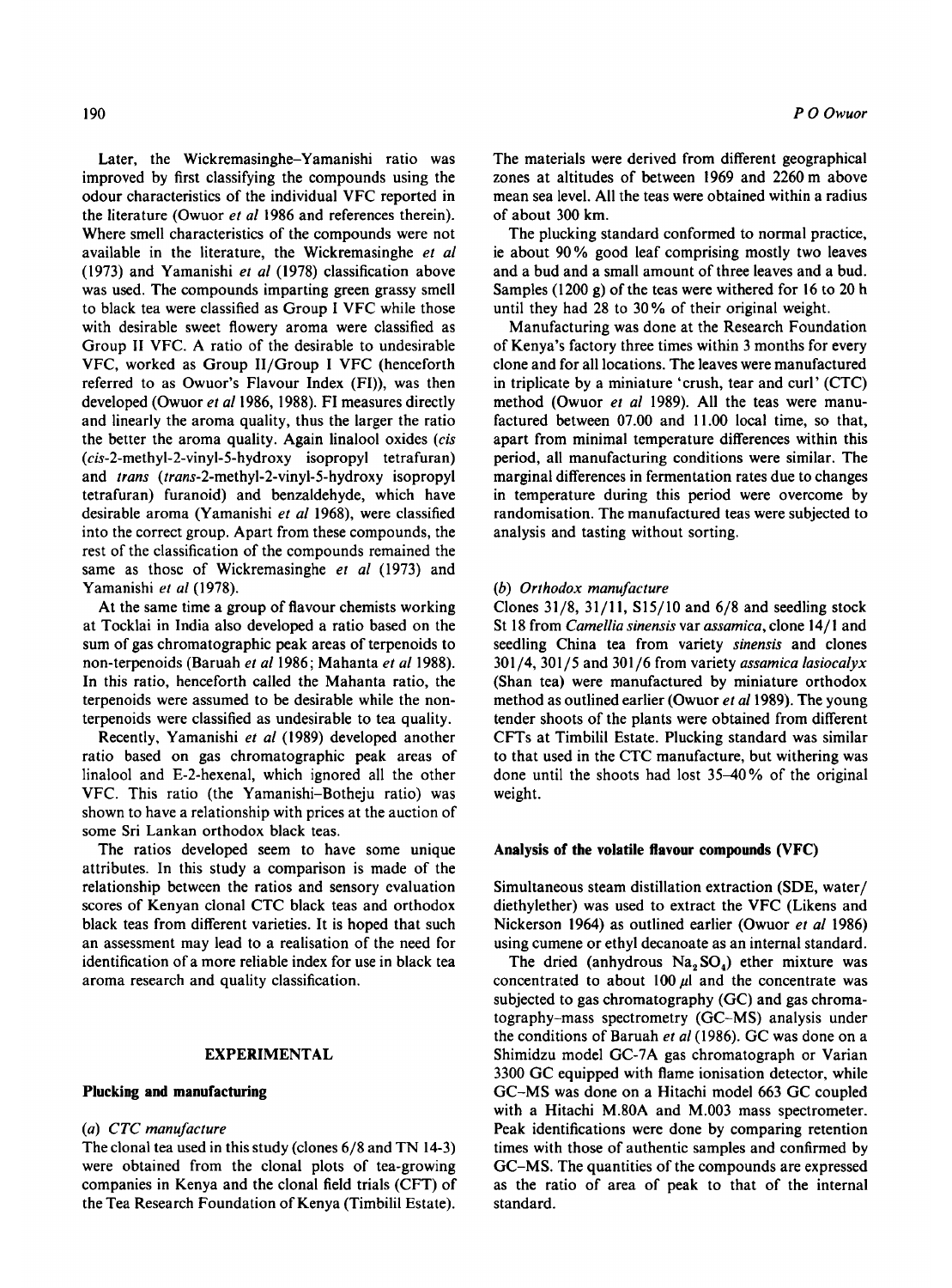

Fig 1. Gas chromatographic traces of black tea aroma concentrates.  $1 = 2$ -methylbutanal,  $2 =$  pentanal,  $3 =$  hexanal,  $4 =$  1-penten-3-01, 5 = cumene (internal standard), 6 = heptanal, 7 = Z-3-hexena1, 8 = E-2-hexena1, 9 = pentanol, **10** = Z-3-Penten-1-01, **1** <sup>I</sup>= hexanol,  $12 = Z-3$ -hexenol,  $13 = n$ -nonanal,  $14 = E-2$ -hexenol,  $15 =$  linalool oxide *(cis* furanoid),  $16 = E$ ,  $Z-2$ ,  $4$ -heptadienal,  $17 =$ linalool oxide (trans furanoid),  $18 = E$ ,E-2,4-heptadienal,  $19 =$  benzaldehyde,  $20 =$  linalool,  $21 = \alpha$ -cedrene,  $22 = 3.7$ -dimethyl-1,5,7-octatrien-3-ol, 23 =  $\beta$ -cyclocitral, 24 = phenylacetaldehyde, 25 =  $\alpha$ -terpineol, 26 = linalool oxide *(cis* pyranoid), 27 = methyl salicylate,  $28 =$  nerol,  $29 =$  geraniol,  $30 =$  benzyl alcohol,  $31 =$  2-phenylethanol,  $32 =$  butylated hydroxy toluene (an artifact),  $33 \beta$ -ionone, 34 = E-2-hexenoic acid, 35 = nerolidol, 36 = cedrol, 37 = bovolide, 38 = 6,10,14-trimethyl pentadecan-2-one, 39 = Egeranic acid.

### **Tea tasting**

Sensory evaluation for the clonal CTC black teas was by a panel of three regular tea tasters, and scores were based on briskness, brightness, infusion, thickness and flavour on a scale of 0 to 10 for each component. For orthodox manufacture, the black teas were tasted by professional tasters from Africa Tea Brokers in Mombasa, and scores were on a scale of 0 to 20 each for briskness, brightness,

infusion, thickness and flavour. The best quality teas were given the highest score.

# **RESULTS AND DISCUSSION**

**A** typical gas chromatogram of a tea extract is presented in Fig 1, and it is noted that there are larger amounts of geraniol **(2-trans-3,7-dimethyI-2,6-octadien-l-ol)** and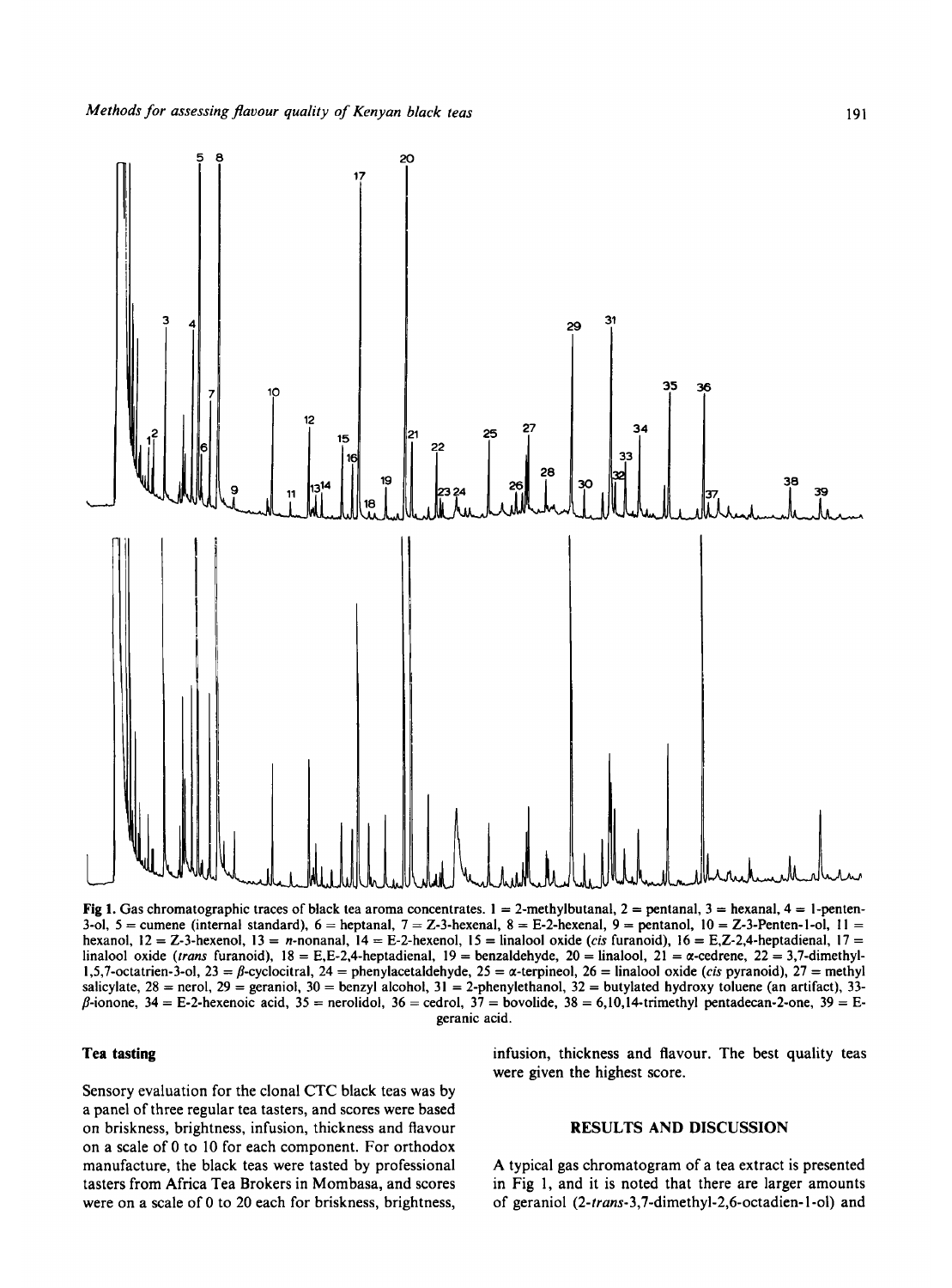# TABLE **1**

Changes in the composition\* of the essential oil and tasters' evaluation of clone 6/8 black CTC due to geographical area of production

| Volatile compounds                         | Location of production |                       |                            |                        |                          |                      |                             |                  |  |
|--------------------------------------------|------------------------|-----------------------|----------------------------|------------------------|--------------------------|----------------------|-----------------------------|------------------|--|
|                                            | Karirana<br>(Limuru)   | Timbilil<br>(Kericho) | <b>Sitoi</b><br>$(Nd H)^a$ | Kangaita<br>$(Mt K)^b$ | <b>Kagochi</b><br>(Mt K) | Changoi<br>(Kericho) | <b>Kaimosi</b><br>(Kaimosi) | Sotik<br>(Sotik) |  |
| Hexanal                                    | 0.28                   | 0.40                  | 0.24                       | 0.32                   | 0.16                     | 0.37                 | 0.31                        | 0.40             |  |
| 1-Penten-3-ol                              | 0.10                   | 0.12                  | 0.13                       | 0.29                   | 0.07                     | 0.10                 | 0.11                        | 0.16             |  |
| Heptanal                                   | 0.03                   | 0.02                  | 0.02                       | 0.03                   | $0 - 02$                 | 0.02                 | 0.02                        | 0.03             |  |
| Z-3-Hexenal                                | 0.08                   | 0.20                  | 0.19                       | 0.22                   | 0.11                     | 0.23                 | 0.18                        | 0.17             |  |
| E-2-Hexenal                                | 2.17                   | $3-12$                | 2.67                       | 4.15                   | 1.40                     | 2.41                 | 2.42                        | 2.80             |  |
| Pentanol                                   | 0.03                   | 0.03                  | $0 - 02$                   | 0.04                   | 0.02                     | 0.04                 | $0 - 02$                    | 0.05             |  |
| Z-2-Penten-1-ol                            | 0.09                   | 0.06                  | 0.08                       | 0.24                   | 0.09                     | 0.06                 | 0.09                        | 0.10             |  |
| Hexanol                                    | 0.08                   | 0.06                  | 0.10                       | 0.12                   | 0.09                     | 0.08                 | 0.06                        | 0.14             |  |
| Z-3-Hexen-1-ol                             | 0.11                   | 0.16                  | 0.18                       | 0.28                   | 0.12                     | 0.15                 | 0.11                        | 0.10             |  |
| Nonanal                                    | 0.06                   | 0.06                  | 0.06                       | 0.07                   | 0.05                     | 0.04                 | 0.07                        | 0.06             |  |
| E-2-Hexen-1-ol                             | 0.14                   | 0.08                  | 0.14                       | 0.24                   | $0 - 21$                 | 0.08                 | 0.12                        | 0.07             |  |
| Linalool oxide (cis furanoid)              | 0.13                   | 0.08                  | 0.05                       | 0.19                   | $0 - 08$                 | 0.06                 | 0.08                        | 0.07             |  |
| E,Z-2,4-Heptadienal                        | $0 - 04$               | 0.03                  | 0.03                       | 0.05                   | 0.03                     | 0.04                 | $0 - 05$                    | 0.07             |  |
| Linalool oxide (trans furanoid)            | $0 - 40$               | 0.25                  | 0.16                       | 0.53                   | 0.20                     | 0.23                 | 0.23                        | 0.23             |  |
| E,E-2,4-Heptadienal                        | 0.05                   | 0.03                  | 0.03                       | 0.03                   | 0.03                     | 0.05                 | 0.06                        | 0.11             |  |
| Benzaldehyde                               | 0.04                   | 0.05                  | 0.06                       | 0.07                   | 0.04                     | $0 - 04$             | 0.05                        | 0.05             |  |
| Linalool                                   | 1.31                   | 0.91                  | $1-00$                     | 1.33                   | 0.67                     | $0 - 44$             | 0.80                        | 0.88             |  |
| $\alpha$ -Cedrene                          | 0.41                   | 1.65                  | 0.24                       | 0.06                   | 0.06                     | 1.22                 | 0.41                        | 1.12             |  |
| 3,7-Dimethyl-1,5,7-octatrien-3-ol          | $0 - 01$               | 0.24                  | 0.03                       | $0 - 02$               | $0 - 03$                 | 0:17                 | 0.05                        | 0.15             |  |
| $\beta$ -Cyclocitral <sup>c</sup>          | 0.08                   | 0.08                  | 0.04                       | 0.10                   | 0.06                     | 0.03                 | 0.06                        | 0.07             |  |
| Phenylacetaldehyde                         | 0.91                   | 0.61                  | 0.81                       | 1.16                   | 0.74                     | 0.39                 | 0.73                        | 0.79             |  |
| $\alpha$ -Terpineol <sup>a</sup>           | 0.09                   | 0.06                  | 0.06                       | 0.13                   | $0 - 08$                 | 0.04                 | 0.06                        | 0.04             |  |
| Linalool oxide (cis pyranoid) <sup>e</sup> | 0.08                   | 0.02                  | 0.01                       | 0.03                   | 0.02                     | 0:01                 | $0 - 01$                    | 0.01             |  |
| Methyl salicylate                          | 0.70                   | 0.69                  | 0.42                       | 0.77                   | 0.61                     | 0.54                 | 0.82                        | 0.75             |  |
| Nerol <sup>f</sup>                         | 0.09                   | 0.06                  | 0.06                       | 0.12                   | $0 - 04$                 | $0 - 02$             | 0.06                        | 0.03             |  |
| Geraniol                                   | 2.34                   | $1 - 15$              | 1.08                       | 2.05                   | 0.66                     | 0.54                 | 0.88                        | 1.06             |  |
| Geranyl acetone <sup>9</sup>               | 0.02                   | 0.02                  | 0:01                       | 0.02                   | <b>Tr</b>                | Tr                   | 0.02                        | 0.03             |  |
| Benzyl alcohol                             | $0 - 02$               | 0.01                  | 0.02                       | 0.06                   | $0 - 03$                 | 0.01                 | 0.04                        | $0 - 01$         |  |
| 2-Phenylethanol                            | 0.02                   | Tr                    | Tr                         | Tr                     | Tr                       | <b>Tr</b>            | Tr                          | Tr               |  |
| $\beta$ -Ionone <sup>*</sup>               | $0 - 05$               | 0.07                  | $0 - 02$                   | 0.06                   | 0.02                     | 0.05                 | 0.04                        | 0.06             |  |
| Nerolidol                                  | 0.11                   | 0.12                  | 0.02                       | 0.08                   | 0.05                     | 0.08                 | 0.15                        | $0-13$           |  |
| Cedrol                                     | 0.24                   | 1.23                  | 0.15                       | 0.05                   | 0.03                     | $1 - 02$             | 0.21                        | 0.66             |  |
| Bovolide <sup>6</sup>                      | 0.03                   | 0.04                  | $0 - 02$                   | 0.02                   | $0 - 01$                 | $0 - 03$             | $0 - 03$                    | $0 - 03$         |  |
| E-Geranic acid                             | 0.58                   | $0 - 41$              | 0.50                       | 0.64                   | 0.36                     | 0.28                 | 0.22                        | 0.31             |  |
| Indole                                     | 0.01                   | 0.01                  | <b>Tr</b>                  | Tr                     | $0 - 01$                 | 0.01                 | Tr                          | 0.01             |  |
| <b>Total VFC</b>                           | 10.93                  | 12.13                 | 8.65                       | 13.57                  | $6-2$                    | $8 - 88$             | 8.57                        | $10-75$          |  |
| Tasters' evaluation                        | 39.00                  | 38.63                 | 36.03                      | 33.63                  | $38 - 63$                | 38.25                | $37 - 13$                   | 37.88            |  |

\* As ratio of the gas chromatographic peak area to that of internal standard.<br>"Nandi Hills area.

Mt Kenya area.

- **2,2,6-trimethyl-6-cyclohexen-l-carboxaldehyde.**
- 1 -methyl-4-isopropenyI cyclohexan- 1-01.
- **Tetrahydro-2,2,6-trimethyl-6-vinyl** propan-3-01.
- **2-cis-3,7-dimethyl-2,6-octadien-** 1-01.
- 2,6,dimethyl undeca-2,6-dien-lO-one.
- 4(2,6,6-trimethyl- I -cyclo hexenyl)-3-buten-2-one.

**2,3-dimethyl-4-keto-2-nonenoic** acid, enol-lactone.

**E-geranic (3,7,dimethyl,** *2E,* **6-octadienoic) acid in the**  *sinensis* **variety black tea (Fig Ib) than in the** *assarnica*  **variety black tea (Fig la).** 

**Clonal black teas prepared from green teas grown in different locations of Kenya (Owuor** *et a1* **1988) were used in this study. The VFC data are presented in Tables**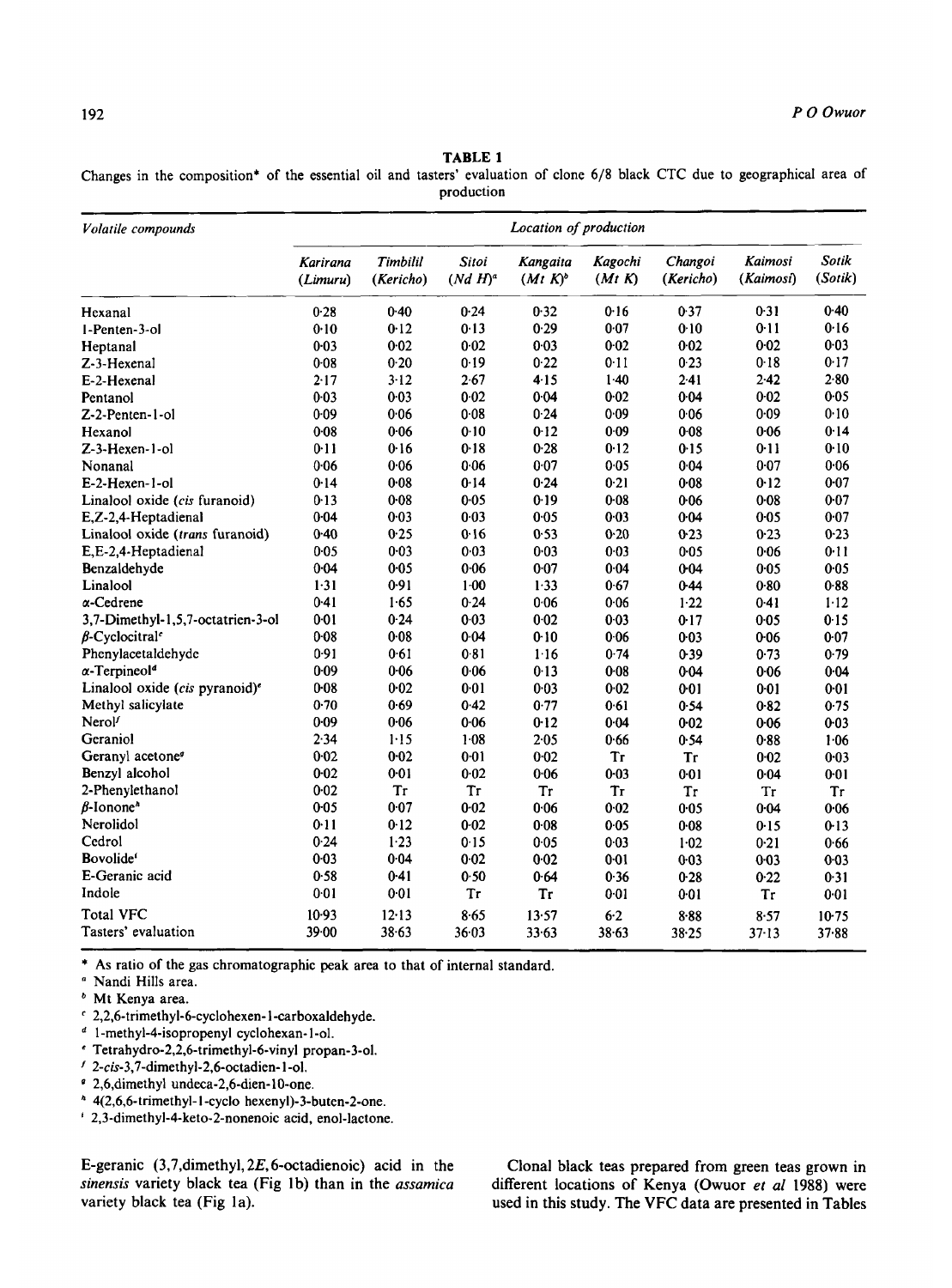**TABLE 2** 

Changes in the composition\* of the essential oil and tasters' evaluation of clone TN 14-3 black CTC due to geographical area of production

| Volatile compounds                | Location of production |                       |                           |                        |                   |                      |                      |                  |  |  |
|-----------------------------------|------------------------|-----------------------|---------------------------|------------------------|-------------------|----------------------|----------------------|------------------|--|--|
|                                   | Karirana<br>(Limuru)   | Timbilil<br>(Kericho) | <b>Sitoi</b><br>$(NdH)^a$ | Kangaita<br>$(Mt K)^b$ | Kagochi<br>(Mt K) | Changoi<br>(Kericho) | Kaimosi<br>(Kaimosi) | Sotik<br>(Sotik) |  |  |
| n-Hexanal                         | 0.51                   | 0.40                  | 0.40                      | 0.45                   | 0.56              | 0.41                 | 0.44                 | 0.41             |  |  |
| 1-Penten-3-ol                     | 0.22                   | 0.19                  | 0.29                      | 0.25                   | 0.25              | 0.09                 | 0.17                 | 0.24             |  |  |
| Heptanal                          | 0.08                   | 0.04                  | 0.05                      | 0.09                   | 0.06              | 0.02                 | 0.04                 | $0 - 03$         |  |  |
| Z-3-Hexenal                       | 0.30                   | 0.19                  | 0.25                      | 0.22                   | 0.38              | 0.19                 | 0.17                 | 0.22             |  |  |
| E-2-Hexenal                       | 3.16                   | 2.98                  | 4.92                      | 3.37                   | 3.66              | 2.15                 | 2.22                 | 3.24             |  |  |
| Pentanol                          | 0.04                   | 0.04                  | 0.02                      | $0 - 02$               | 0.04              | 0.05                 | 0.04                 | 0.06             |  |  |
| Z-2-Pentenol                      | 0.17                   | 0.13                  | 0.23                      | 0.20                   | 0.21              | $0 - 08$             | 0.14                 | 0.19             |  |  |
| $n$ -Hexanol                      | 0.07                   | 0.08                  | 0.07                      | 0.06                   | 0.06              | 0.02                 | 0.05                 | 0.06             |  |  |
| Z-3-Hexenol                       | 0.17                   | 0.29                  | 0.30                      | 0.14                   | 0.15              | 0.17                 | 0.12                 | 0.24             |  |  |
| Nonanal                           | 0.13                   | 0.10                  | 0.15                      | 0.18                   | 0.14              | 0.08                 | 0.17                 | 0.10             |  |  |
| E-2-Hexenol                       | $0 - 07$               | 0.07                  | 0.07                      | 0.09                   | 0.07              | 0.03                 | 0.06                 | 0.06             |  |  |
| Linalool oxide (cis furanoid)     | 0.17                   | 0.09                  | 0.11                      | 0.11                   | 0.12              | 0.08                 | 0.11                 | 0.12             |  |  |
| E,Z-2,4-Heptadienal               | $0 - 05$               | $0 - 03$              | $0 - 05$                  | 0.05                   | 0.07              | 0.04                 | 0.05                 | 0.08             |  |  |
| Linalool oxide (trans furanoid)   | 0.68                   | 0.41                  | 0.44                      | 0.43                   | 0.44              | 0.39                 | 0.43                 | 0.57             |  |  |
| E,E-2,4-Heptadienal               | 0.07                   | 0.03                  | 0.06                      | 0.05                   | 0.05              | 0.04                 | 0.03                 | $0 - 09$         |  |  |
| Benzaldehyde                      | 0.09                   | 0.07                  | 0.09                      | 0.07                   | 0.11              | 0.07                 | 0.11                 | 0.09             |  |  |
| Linalool                          | 1.48                   | $1 - 03$              | 1.61                      | 1.60                   | $1 - 10$          | 0.69                 | 0.86                 | $1-13$           |  |  |
| $\alpha$ -Cedrene                 | 0.43                   | $1-10$                | 0.26                      | 0.03                   | 0.08              | 1.46                 | 0.40                 | $1-13$           |  |  |
| 3,7-Dimethyl-1,5,7-octatrien-3-ol | 0.05                   | 0.16                  | 0.03                      | Tr                     | 0.07              | 0.21                 | 0.05                 | 0.16             |  |  |
| $\beta$ -Cyclocitral              | 0.10                   | 0.07                  | 0.10                      | 0.08                   | $0-13$            | 0.11                 | 0.18                 | 0.16             |  |  |
| Phenylacetaldehyde                | $1-02$                 | 0.64                  | 1.12                      | 1.32                   | $1-41$            | 0.78                 | $1 - 18$             | 0.97             |  |  |
| $\alpha$ -Terpineol               | 0.11                   | 0.06                  | 0.10                      | 0.11                   | 0.02              | 0.07                 | 0.08                 | 0.08             |  |  |
| Linalool oxide (cis pyranoid)     | 0.04                   | 0.01                  | 0.02                      | $0 - 02$               | 0.09              | 0.02                 | 0.03                 | $0 - 02$         |  |  |
| Methyl salicylate                 | 0.58                   | 0.41                  | 0.37                      | 0.59                   | 0.57              | 0.40                 | 0.44                 | 0.54             |  |  |
| Nerol                             | $0 - 06$               | 0.04                  | 0.05                      | 0.06                   | 0.04              | 0.01                 | 0.05                 | 0.02             |  |  |
| Geraniol                          | $0 - 18$               | 0.13                  | 0.21                      | 0.22                   | 0.13              | 0.08                 | 0.13                 | 0.16             |  |  |
| Geranylacetone                    | 0.02                   | <b>Tr</b>             | 0.02                      | $0 - 02$               | $0 - 01$          | Tr                   | 0.02                 | 0.02             |  |  |
| Benzyl alcohol                    | 0.03                   | 0.02                  | 0.02                      | 0.04                   | 0.04              | 0.02                 | 0.02                 | 0.02             |  |  |
| 2-Phenyl ethanol                  | 0.02                   | 0:01                  | 0:01                      | $0 - 02$               | 0.02              | 0.02                 | $0 - 02$             | $0 - 01$         |  |  |
| $\beta$ -Ionone                   | $0 - 08$               | 0.12                  | 0.11                      | 0.09                   | 0.07              | 0.08                 | 0.07                 | 0.09             |  |  |
| Nerolidol                         | 0.07                   | 0.09                  | 0.03                      | 0.07                   | 0.04              | 0.04                 | 0.05                 | 0:07             |  |  |
| Cedrol                            | 0.11                   | 0.47                  | $0 - 10$                  | <b>Tr</b>              | 0.04              | 1.78                 | 0.14                 | 0.37             |  |  |
| <b>Bovolide</b>                   | 0.03                   | $0 - 03$              | $0 - 02$                  | 0.02                   | 0:01              | 0.04                 | 0.02                 | $0 - 03$         |  |  |
| E-Geranic acid                    | 0.13                   | Nil                   | 0.04                      | 0.08                   | 0.13              | $0 - 02$             | 0.14                 | $0 - 08$         |  |  |
| Indole                            | 0.02                   | 0.05                  | 0.01                      | $0 - 01$               | $0 - 03$          | 0.07                 | 0.02                 | 0.04             |  |  |
| <b>Total VFC</b>                  | 10.54                  | 9.58                  | $11 - 73$                 | 10.16                  | $10-40$           | 9.81                 | 8.25                 | $10-90$          |  |  |
| Tasters' evaluation               | 37.25                  | 36.38                 | $33 - 75$                 | 36.38                  | 35.63             | 39.00                | 36.00                | 37.88            |  |  |

\* **As** ratio of the gas chromatographic peak area to that of internal standard.

*Ir,\** **As** in Table 1.

1 and 2. Only compounds whose ratios of peak areas to that of internal standard were equal to or more than **0.01**  are reported. The variations noted in the **VFC** associated with differences in the place of cultivation, or with the clones, have been reported elsewhere (Owuor *et a1* 1988). There was  $\pm$  5% variation in the peak areas of replicated sample analysis.

The various ratios were calculated based on the data in Tables 1 and 2, as explained in the introductory section. The two clones used were chosen on the basis of their

difference in the **VFC** composition. Whereas clone 6/8 exhibits *sinensis* character, clone **TN** 14-3 exhibits *assarnica* character (Takeo 1981, 1983b; Owuor *et al*  1987; Owuor 1989). Thus clone 6/8 had larger amounts of geraniol than linalool whereas TN **14-3** showed the reverse effect.

The changes in the Mahanta and Yamanishi-Botheju ratios and their correlation coefficients obtained by linear regression against the tasters' evaluation are presented in Table 3. The correlations between the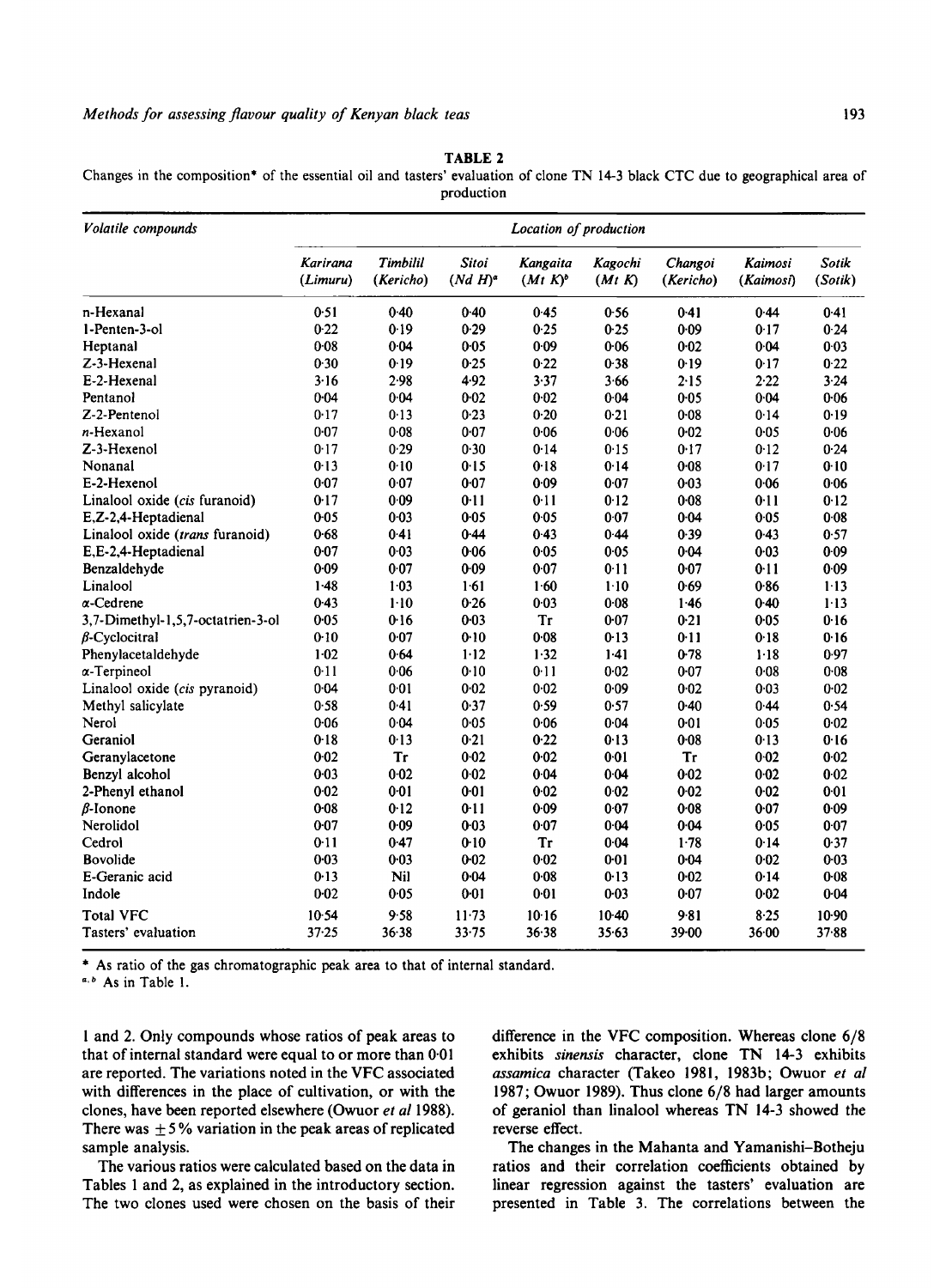**TABLE** 3 Changes in Mahanta and Yamanishi-Botheju ratios with locations and correlation coefficient of linear regression between the index and tasters' evaluation

| Location     | Clone $6/8$                                           |                                 |                           | Clone $TN$ 14-3                  |                          | Clone $6/8$      |                                 |                      | Clone $TN$ 14/3                               |                          |               |                                       |
|--------------|-------------------------------------------------------|---------------------------------|---------------------------|----------------------------------|--------------------------|------------------|---------------------------------|----------------------|-----------------------------------------------|--------------------------|---------------|---------------------------------------|
|              | Total<br>non-<br>terp-<br>enoids<br>$\left( I\right)$ | Total<br>terp-<br>enoids<br>(2) | Mahanta<br>ratio<br>(2/I) | Total<br>non-<br>terp-<br>enoids | Total<br>terp-<br>enoids | Mahanta<br>ratio | $E-2-$<br>$Hex-$<br>enal<br>(3) | Lina-<br>lool<br>(4) | Yamanishi—<br><b>Botheju</b><br>ratio $(4/3)$ | $E-2-$<br>$Hex-$<br>enal | Lina-<br>lool | Yamanishi—<br><b>Botheju</b><br>ratio |
| Karirana     | 4.96                                                  | 5.97                            | 1.20                      | 6.80                             | 3.74                     | 0.55             | 2.17                            | 1.31                 | 0.60                                          | 3.16                     | $1-48$        | 0.47                                  |
| Timbilil     | 5.74                                                  | 6.39                            | $1-11$                    | 5.77                             | 3.81                     | 0.66             | 3.12                            | 0.91                 | 0.29                                          | 2.98                     | $1 - 03$      | 0.35                                  |
| <b>Sitoi</b> | $5-20$                                                | $3-45$                          | 0.66                      | $8-48$                           | 3.25                     | 0.38             | 2.67                            | 1·0                  | 0.37                                          | 4.92                     | $1-61$        | 0.33                                  |
| Kangaita     | $8 - 14$                                              | $5-43$                          | 0.67                      | 7.22                             | 2.94                     | 0.41             | 4.15                            | 1.33                 | 0.32                                          | 3.37                     | 1.60          | 0.47                                  |
| Kagochi      | 3.83                                                  | 2.37                            | 0.62                      | 7.88                             | 2.52                     | 0.32             | $1-40$                          | 0.67                 | 0.48                                          | 3.66                     | $1-10$        | 0.30                                  |
| Changoi      | 4.66                                                  | 4.22                            | 0.91                      | 4.73                             | 5.08                     | 1.07             | 2.41                            | 0.44                 | 0.18                                          | 2.15                     | 0.69          | 0.32                                  |
| Kaimosi      | 5.26                                                  | 3.31                            | 0.63                      | 5.49                             | 2.76                     | 0.50             | 2.42                            | 0.80                 | 0.33                                          | 2.22                     | 0.86          | 0.39                                  |
| Sotik        | 5.87                                                  | 4.88                            | 0.83                      | 6.69                             | 4.21                     | 0.63             | 2.80                            | 0.88                 | 0.31                                          | 3.24                     | $1-13$        | 0.35                                  |
| r            |                                                       |                                 | 0.57                      |                                  |                          | $0.81***$        |                                 |                      | 0.26                                          |                          |               | 0.10                                  |
| Pooled r     |                                                       |                                 | $0.70**$                  |                                  |                          |                  |                                 |                      | 0.18                                          |                          |               |                                       |

\*\* Significant at  $P \le 0.01$ .

Yamanishi-Botheju ratio and tasters' evaluation were insignificant for Kenyan clonal black teas. Thus the Yamanishi-Botheju ratio, which is significantly related to prices of Sri Lankan orthodox black teas (Yamanishi *et a1* 1989), was not appropriate for the Kenyan clonal black CTC teas used in this study. The lack of a significant relationship between the Yamanishi-Botheju ratio and tasters' evaluation noted here is not strange. The ratio ignores too many volatile flavour compounds (see Tables 1 and 2), most of which must be contributing towards the aroma quality of tea. The rationale for the use of the Yamanishi-Botheju ratio requires that linalool and E-2-hexenal occur in large amounts in all teas and therefore have a dominant effect. However, the data presented in Fig **1** and Tables 1 and 2 indicate this not to be true for all black teas. Although the aroma values of the individual aroma compounds have not been quantified, it is noted that in some teas  $\alpha$ -cedrene, geraniol, Egeranic acid and/or cedrol sometimes occur at levels similar to or greater than linalool (Owuor *et a1* 1986, 1987, 1988, 1989). Again many black teas contain large amounts of hexanal, linalool oxides, phenylacetaldehyde and methyl salicylate (Owuor *et af* 1986, 1987, 1988, 1989). The Yamanishi-Botheju ratio (Yamanishi *et af*  1989) is therefore unlikely to be a useful index in aroma classification, especially for Kenyan black teas and/or their equivalent.

The ratio of terpenoids to non-terpenoid compounds (Mahanta ratio) showed a significant relationship with tasters' evaluation of clone TN 14-3 ( $P \le 0.05$ ) and for data pooled from clones  $6/8$  and TN 14/3 ( $P \le 0.01$ ) (Table 3). However, the relationship was insignificant for clone **6/8** alone (Table **3).** The naturally occurring

terpenes or terpenoid compounds in tea have been classified to give black tea superior flavour (Owuor *et a1*  1986 and references therein). However, some nonterpenoids in black tea, eg benzaldehyde (Yamanishi *et a1* 1968), phenylacetaldehyde (Motoda 1979), methyl salicylate (Aisaka *et a1* 1978; Howard 1978) and benzyl alcohol (Aisaka *et af* 1978) have been demonstrated to have a desirable aroma. Some of these compounds occur in large amounts in some black teas (Tables 1 and 2) and thus their inclusion in the group of compounds imparting inferior flavour to black tea (Baruah *et a1* 1986; Mahanta et *a1* 1988) may be erroneous. This may explain in part the lack of a significant relationship between tasters' evaluation of clone 6/8 and the Mahanta ratio of clone 6/8 black CTC teas.

The changes in the ratio of the sum of gas chromatographic peak areas eluting on a GC column before linalool to those of linalool plus compounds with retention times higher than linalool (Wickremasinghe-Yamanishi ratio, Wickremasinghe et al 1973; Yamanishi *et af* 1978) and the correlation coefficient of the ratios and tasters' evaluation are presented in Table 4. There were significant inverse relationships between the ratios and tasters' evaluation for each clone and pooled data for both clones. Although the classification was based on an arbitrary division based on elution time, the ratio seems to have worked very well. Indeed it has been shown that apart from linalool oxide *(cis* and *trans*  furanoid) and benzaldehyde, which have been confirmed by sniffing to have sweet flowery aroma (Yamanishi *el a1*  1968), the classification of the rest of the volatiles was similar to that used in Owuor's FI (Owuor *et af* 1986 and references therein). The correlation between the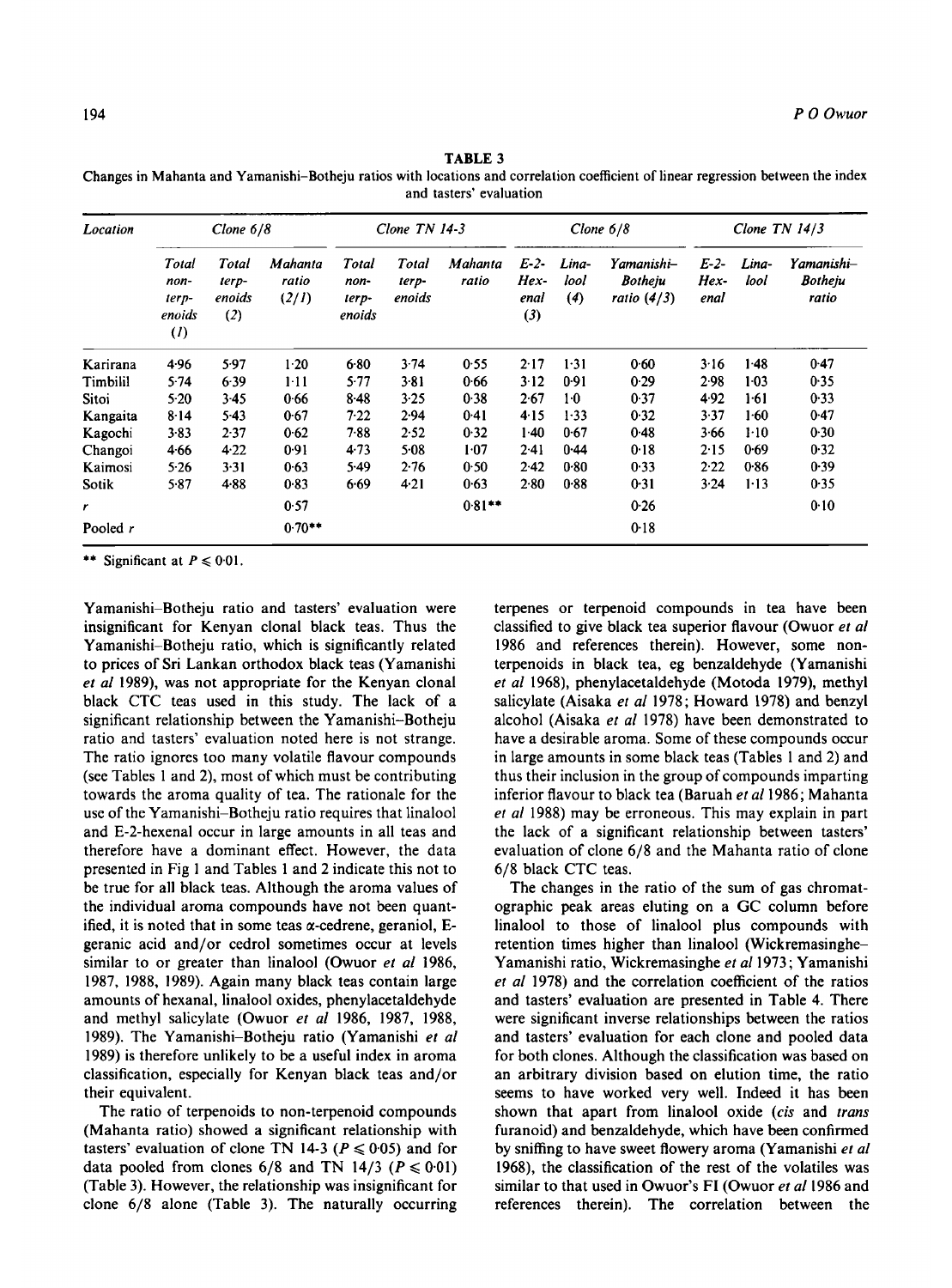| Location |                                                      | Clone $6/8$                                  |                                             | TN 14-3                         |                                       |                                    |  |  |
|----------|------------------------------------------------------|----------------------------------------------|---------------------------------------------|---------------------------------|---------------------------------------|------------------------------------|--|--|
|          | Compounds<br>before<br>linalool<br>$\left( I\right)$ | $Linalool +$<br>compounds<br>after it<br>(2) | Wickremasinghe-<br>Yamanishi ratio<br>(1/2) | Compounds<br>before<br>linalool | $Linalool +$<br>compounds<br>after it | Wickremasinghe-<br>Yamanishi ratio |  |  |
| Karirana | 3.83                                                 | 7.10                                         | 0.54                                        | 5.98                            | 4.56                                  | 1.31                               |  |  |
| Timbilil | 4.75                                                 | 7.38                                         | 0.64                                        | $5 - 14$                        | 4.44                                  | 1.16                               |  |  |
| Sitoi    | 4.16                                                 | $4-49$                                       | 0.93                                        | 7.50                            | $4-23$                                | 1.77                               |  |  |
| Kangaita | 6.87                                                 | $6-70$                                       | $1 - 03$                                    | 5.78                            | 4.38                                  | 1.32                               |  |  |
| Kagochi  | 2.72                                                 | 3.48                                         | 0.78                                        | 6.37                            | 4.03                                  | 1.58                               |  |  |
| Changoi  | $4 - 00$                                             | 4.88                                         | 0.82                                        | 3.91                            | 5.90                                  | 0.66                               |  |  |
| Kaimosi  | 3.98                                                 | 4.59                                         | 0.87                                        | 4.35                            | 3.90                                  | $1-11$                             |  |  |
| Sotik    | 4.61                                                 | 6.14                                         | 0.75                                        | $5 - 80$                        | $5 - 10$                              | 1.14                               |  |  |
| r        |                                                      |                                              | $-0.87***$                                  |                                 |                                       | $-0.88***$                         |  |  |
| Pooled r |                                                      |                                              | $-0.74***$                                  |                                 |                                       |                                    |  |  |

**TABLE 4** 

Changes in Wickremasinghe-Yamanishi ratio and correlation coefficient of linear regression analysis between the ratio and tasters' evaluation

\*\*\* Significant at  $P \le 0.001$ .

**TABLE 5** 

Changes in Owuor's flavour index and correlation coefficient of linear regression analysis between the indices with tasters' evaluation

| Location        |                                            | Clone $6/8$                   |                                         | TN 14-3        |                        |            |  |  |
|-----------------|--------------------------------------------|-------------------------------|-----------------------------------------|----------------|------------------------|------------|--|--|
|                 | Group I<br><b>VFC</b><br>$\left( I\right)$ | Group II<br><b>VFC</b><br>(2) | Owuor's FI<br>(Group II)<br>$Group\ I)$ | Group I<br>VFC | Group II<br><i>VFC</i> | Owuor's FI |  |  |
| Karirana        | 3.26                                       | 7.67                          | 2.35                                    | 5.04           | 5.50                   | $1-09$     |  |  |
| <b>Timbilil</b> | 4.37                                       | 7.76                          | 1.78                                    | 4.57           | 5.01                   | $1 - 10$   |  |  |
| <b>Sitoi</b>    | 3.89                                       | 4.76                          | 1.22                                    | 6.86           | 4.87                   | 0.71       |  |  |
| Kangaita        | 6.08                                       | 7.49                          | 1.23                                    | 5.17           | 4.99                   | 0.97       |  |  |
| Kagochi         | $2-40$                                     | 3.80                          | 1.58                                    | $5-70$         | $4-70$                 | 0.82       |  |  |
| Changoi         | 3.67                                       | 5.21                          | 1.42                                    | 3.37           | 6.44                   | 1.91       |  |  |
| Kaimosi         | 3.62                                       | 4.95                          | 1.37                                    | $3-70$         | 4.55                   | 1.23       |  |  |
| Sotik           | 4.26                                       | 6.49                          | 1.52                                    | 5.02           | 5.88                   | 1:17       |  |  |
| r               |                                            |                               | $0.69*$                                 |                |                        | $0.85***$  |  |  |
| Pooled r        |                                            |                               |                                         | $0.76***$      |                        |            |  |  |

\*,\*\* Significant at  $P \le 0.05$ , 0.01, respectively.

Wickremasinghe-Yamanishi ratio and sensory evaluation can be improved by re-classifying these compounds. The rest of the compounds with GC retention time less than that of linalool are products of lipid degradation during tea manufacture, and all these compounds impart a green grassy flavour to black tea (Yamanishi 1981).

The results on flavour index (FI) as determined by Owuor *et al* (1986, 1988) (Owuor's FI) are presented in Table 5. **As** with the Wickremasinghe-Yamanishi ratio there were significant regressions between FI and tasters' evaluations, except that the regressions were linear and

positive. This index was developed as an improvement of the Wickremasinghe-Yamanishi ratio in that the compounds were assigned to the different groups based on their aroma characteristics as perceived by sniffing and reported in the literature (see Owuor *et a1* 1986, 1988 and references therein). The only difference between the Wickremasinghe-Yamanishi ratio and Owuor's FI is the classification of linalool oxides *(cis* and *trans* furanoid) and benzaldehyde in the group of VFC imparting sweet flowery aroma to black tea (Yamanishi *et a1* 1968). Both the Owuor and Wickremasinghe-Yamanishi indices of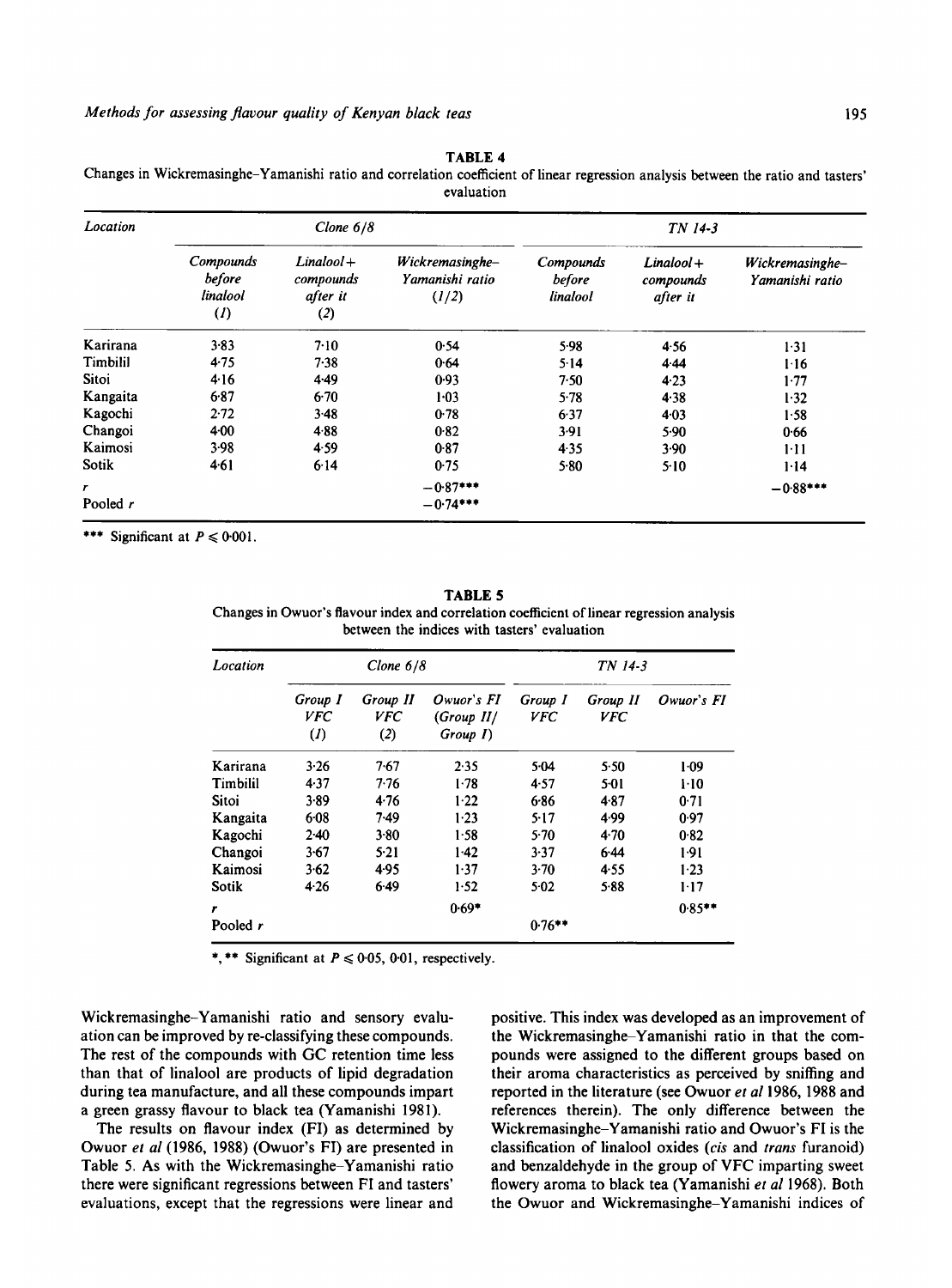| Variety         | Clone/seedling<br>stock | Mahanta ratio | Yamanishi-Botheju<br>ratio | Wickremasinghe-<br>Yamanishi ratio | Owuor's FI | <b>Sensory</b><br>evaluations |
|-----------------|-------------------------|---------------|----------------------------|------------------------------------|------------|-------------------------------|
| Assamica        | 31/8                    | 0.89          | 1.35                       | 0.75                               | $2 - 13$   | 127                           |
|                 | 31/11                   | 1.15          | $1-41$                     | $0 - 82$                           | 2.32       | 125                           |
|                 | S15/10                  | $1-40$        | 0.65                       | 0.52                               | 2.28       | 120                           |
|                 | 6/8                     | $1 - 17$      | $1-07$                     | 0.55                               | 2.21       | 138                           |
|                 | St 18                   | 1.01          | 1.37                       | 0.95                               | 1.65       | 120                           |
| <b>Sinensis</b> | 14/1                    | 0.58          | 0.31                       | $1 - 18$                           | 1.02       | 72                            |
|                 | Seedling<br>China       | 0.56          | 0.25                       | 1.44                               | 0.85       | 60                            |
| Lasiocalyx      | 301/4                   | 0.55          | 0.73                       | 0.91                               | 1.33       | 90                            |
| (Shan tea)      | 301/5                   | 0.69          | 0.85                       | 1.32                               | 1.22       | 89                            |
|                 | 301/6                   | $1-03$        | 1.37                       | 0.95                               | 1.75       | 120                           |
| r               |                         | $0.83*$       | $0.75*$                    | $-0.87***$                         | $0.95***$  |                               |

**TABLE 6 Comparison of different indices used to qualify black tea aroma using orthodox tea from different varieties** 

*<sup>r</sup>*= **Linear regression coefficient between the different indices and sensory evaluation.** 

\*\*, \*\*\* Significant at  $P \le 0.05$  and 0.001, respectively.

aroma quantification worked better in this study than the Yamanishi-Botheju ratio or the Mahanta ratio.

In the above studies the ratios were used on CTC clonal black teas. However, the Yamanishi-Botheju ratio was shown to have worked best on Sri Lankan orthodox black teas (Yamanishi *et a1* 1989). A comparison of the relationship between sensory evaluation and the different ratios for Kenyan orthodox black teas manufactured from different varieties is presented in Table 6. Best relationships with sensory evaluations were shown by the Wickremasinghe-Yamanishi ratio and Owuor's FI. This was followed by the Mahanta ratio while the Yamanishi-Botheju ratio demonstrated the worst relationship. Similar results are expected from equivalent teas from different parts of the world. Although Owuor's FI is more sensitive to the methods of tea manufacture and discriminates tasters' scores well at FI below 2.0, the method plateaus off above an FI of 2 (Table 6). Thus the method is less sensitive for discriminating black teas with FI above 2. Again it is recognised that the relative concentrations of volatiles as detected by GC following steam distillation may not necessarily reflect the relative concentration above a cup of black tea.

Although these ratios (or indices) may seem to work reasonably well, the data must be used with caution. The indices should at best be treated as qualitative since the olfactory perception limits of different VFC are variable. Some VFC may exist at low levels and affect aroma more than those occurring at high levels (Howard **1978;**  Kobayashi *et a1* 1988). Again the contribution of each VFC to flavour is not proportional to gas chromatographic area. It is known that the relationship between stimulant concentration (represented by GC peak area) and neural response (perceived flavour intensity) is not linear. Progressive increases in stimulus give progressively smaller increases in neural response. Since for some VFC the range between minimum and maximum concentrations encountered may be considerable, better correlation with sensory evaluation might be obtained using logarithmic or power transformations of the peak areas. This aspect will be addressed in future studies.

The relative concentrations of volatiles as measured by GC after steam distillation do not necessarily represent the concentrations in the headspace of a tea brew. Thus the VFC composition presented in this study could be different from that in a tea brew. It is therefore necessary to develop an aroma extraction procedure which could more closely replicate the composition in the tea brew.

This study employed a relatively small number of black tea samples. It is desirable in future studies to extend the range in order to test whether the ratios are of more general application. However, despite using only two clones for CTC and orthodox manufactured from different varieties in this study, the data presented have demonstrated the need to improve the aroma quantification methods of black tea so that data from different laboratories can be easily compared.

#### **ACKNOWLEDGEMENTS**

I thank Mr H Salwegter of George Williamson (Kenya) Ltd for organising the tasting panel of the clonal CTC teas. The orthodox teas were kindly evaluated by African Tea Brokers, Mombasa. The encouragement provided by Dr C 0 Othieno and his valuable advice during the course of this work are appreciated. This paper was presented with the permission of the Director, Tea Research Foundation of Kenya.